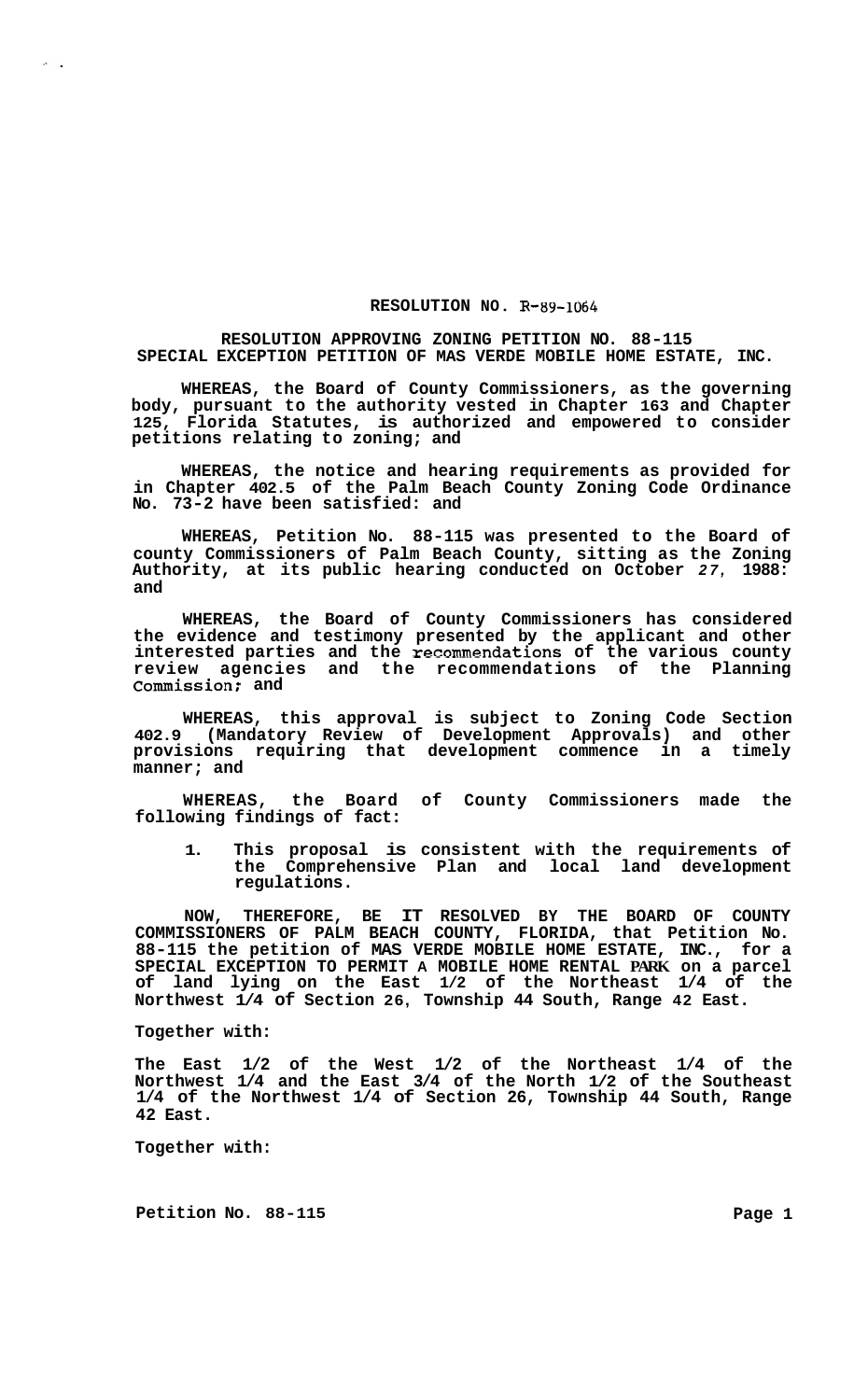The South **70** feet of the North **90** feet of the East **3/4** of the Northeast **1/4** of the Northwest **1/4** of Section **26,** Township **44**  South, Range **42** East, less the Right-of-way of State Road **802** as now laid out and in use, being located on the south side of Lake Worth Road (SR **802),** approximately **1.0** mile east of Jog Road, in a RS-Single Family Residential Zoning District, was approved as advertised, subject to the following conditions:

- **1.**  Prior to Site Plan Certification, the site plan shall be amended to indicate the following:
	- a. Indicate a typical lot showing all setbacks, separations and parking areas;
	- b. Hedge planting of twenty-four **(24)** inches high and twenty-four (24) inches on center in the landscape strip separating vehicular use areas from abutting right-of-way;
- **2.**  The development shall be limited to **298** mobile home rental units.
- **3.**  All proposed units must meet current property development regulation for a Mobile Home Recreational Park.
- **4.**  Prior to Site Plan Review Committee submittal, the petitioner shall:
	- a. Provide an inventory on the proposed lots of existing trees and significant vegetation.
- **5.**  Sewer service is available to the property. Therefore, no septic tank shall be permitted on the site.
- **6.**  Water service is available to the property. Therefore, no well shall be permitted **on** the site to provide potable water.
- **7.**  The developer shall provide discharge control and treatment for the stormwater runoff in accordance with all applicable agency requirements in effect at the time of the permit application.
- **8.**  The property owner shall pay a Fair Share Fee in the amount and manner required by the "Fair Share Contribution for Road Improvements Ordinance" **as** it presently exists or as it may from time to time be amended. The Fair Share Fee for this project presently is **\$1,607.00** *(60* trips **X \$26.79** per trip).
- **9.**  In addition the petitioner shall contribute the amount of **\$322.00** as established in Article **V** Section **<sup>3</sup>** (Insignificant Project Standard) of the Traffic

Petition **No. 88-115** Page **2**